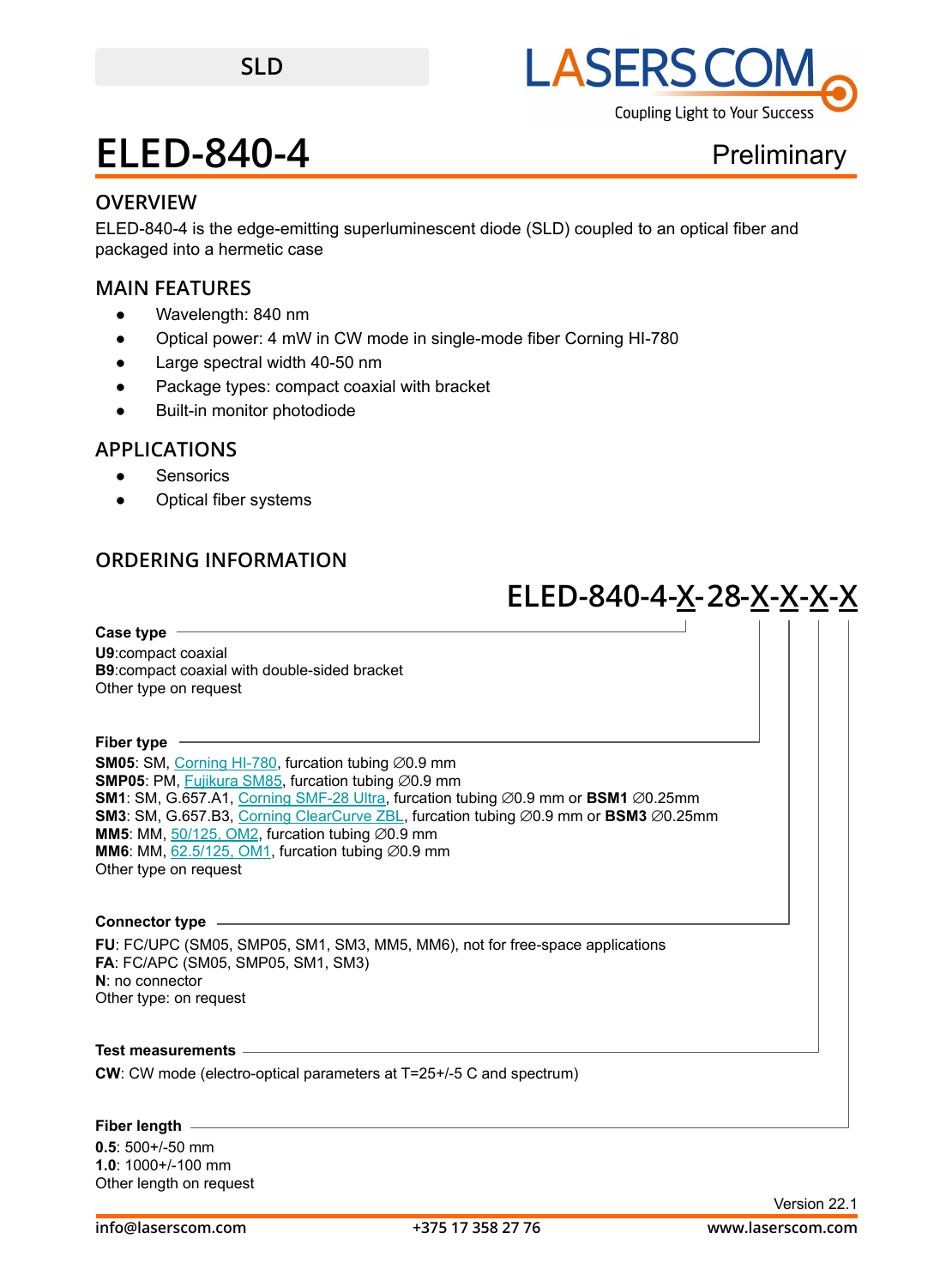

## **ABSOLUTE MAXIMUM RATINGS**

| <b>Parameter</b>      |                  | Value          | Unit        | <b>Conditions</b> |
|-----------------------|------------------|----------------|-------------|-------------------|
| Optical output power  | $P_0$            | 4.5            | mW          |                   |
| SLD forward current   | 'FL              | 185            | mA          | <b>CW</b>         |
| SLD reverse voltage   | $V_{\rm RL}$     | $\overline{2}$ | V           |                   |
| SLD forward voltage   | $V_{E}$          | 2              | V           |                   |
| Operating temperature | OP               | -20 - +50      | $^{\circ}C$ | Package B9        |
| Storage temperature   | $^{\bullet}$ stg | $-40 - +85$    | °C          |                   |
| Soldering temperature | sold             | 260            | °C          | Max. 10 seconds   |

## **ELECTRICAL-OPTICAL CHARACTERISTICS (T = 25 °C)**

| <b>Parameter</b>              |                           | <b>MIN</b> | <b>TYP</b> | <b>MAX</b> | Unit | <b>Conditions</b>          |
|-------------------------------|---------------------------|------------|------------|------------|------|----------------------------|
| Wavelength                    | λ                         | 810        | 840        | 870        | nm   | $CW, P = 4$ mW             |
| Spectral width*               | $\varDelta\lambda$        | 35         | 45         |            | nm   | $CW$ , $P = 4$ mW, FWHM    |
| Spectral modulation           |                           |            |            | 3          | $\%$ | $CW, P = 4$ mW             |
| Operating current             | 'op                       |            | 160        | 180        | mA   | CW, $P = 4$ mW, SM05       |
| Operating voltage             | $V_{op}$                  |            | 2.0        | 2.6        | V    | $CW, P = 4$ mW             |
| Monitor current               | $\mathsf{I}_{\mathsf{m}}$ | 0.5        | 1.2        | 3.0        | mA   | CW, $P = 4$ mW, $V_r = 5V$ |
| Polarization extinction ratio | <b>PER</b>                | 10         |            |            | dB   | CW. SMP05                  |

\*Maximum spectral width is achieved at specific combinations of operation current and temperature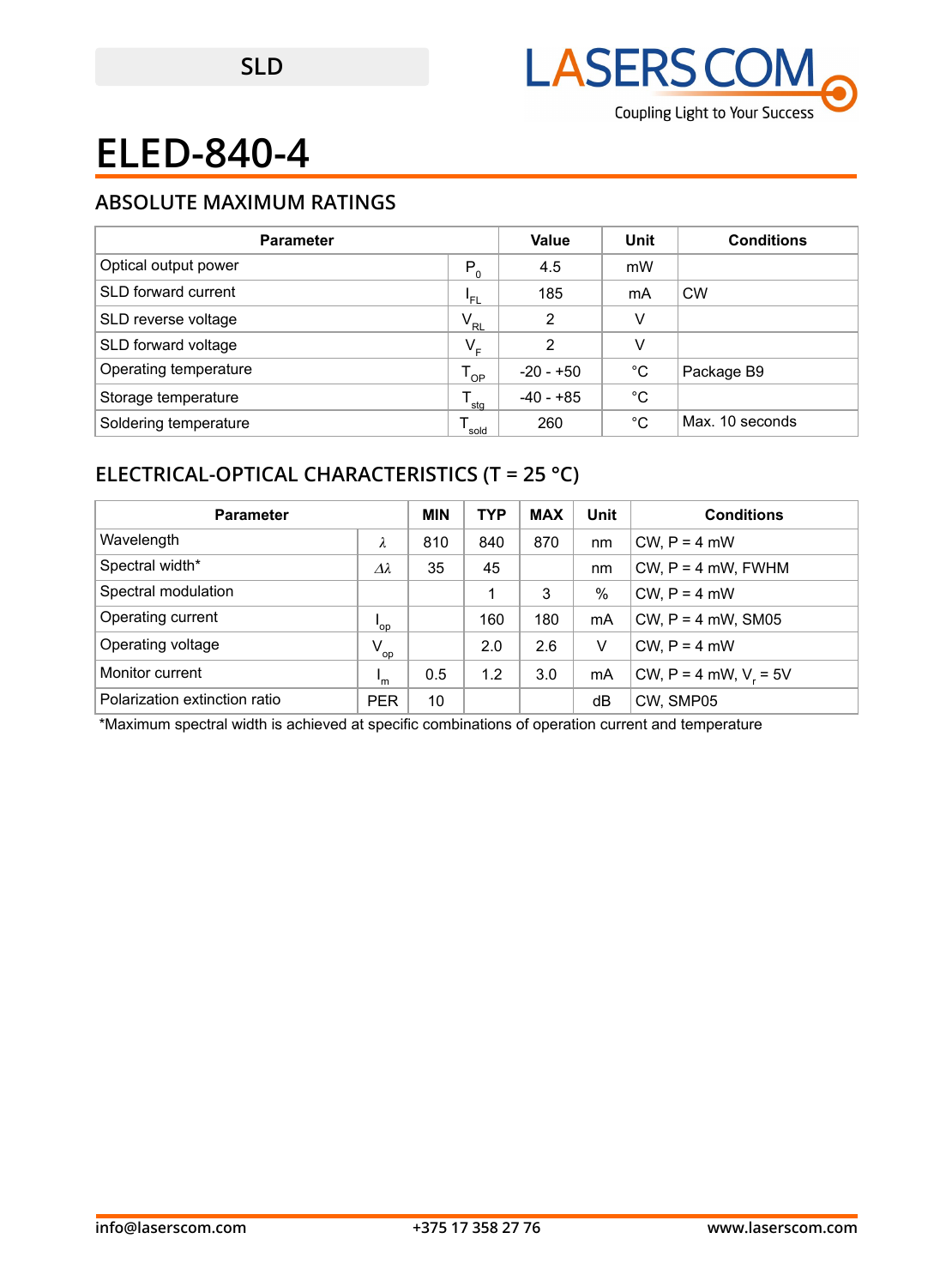## **SLD**



## **ELED-840-4**

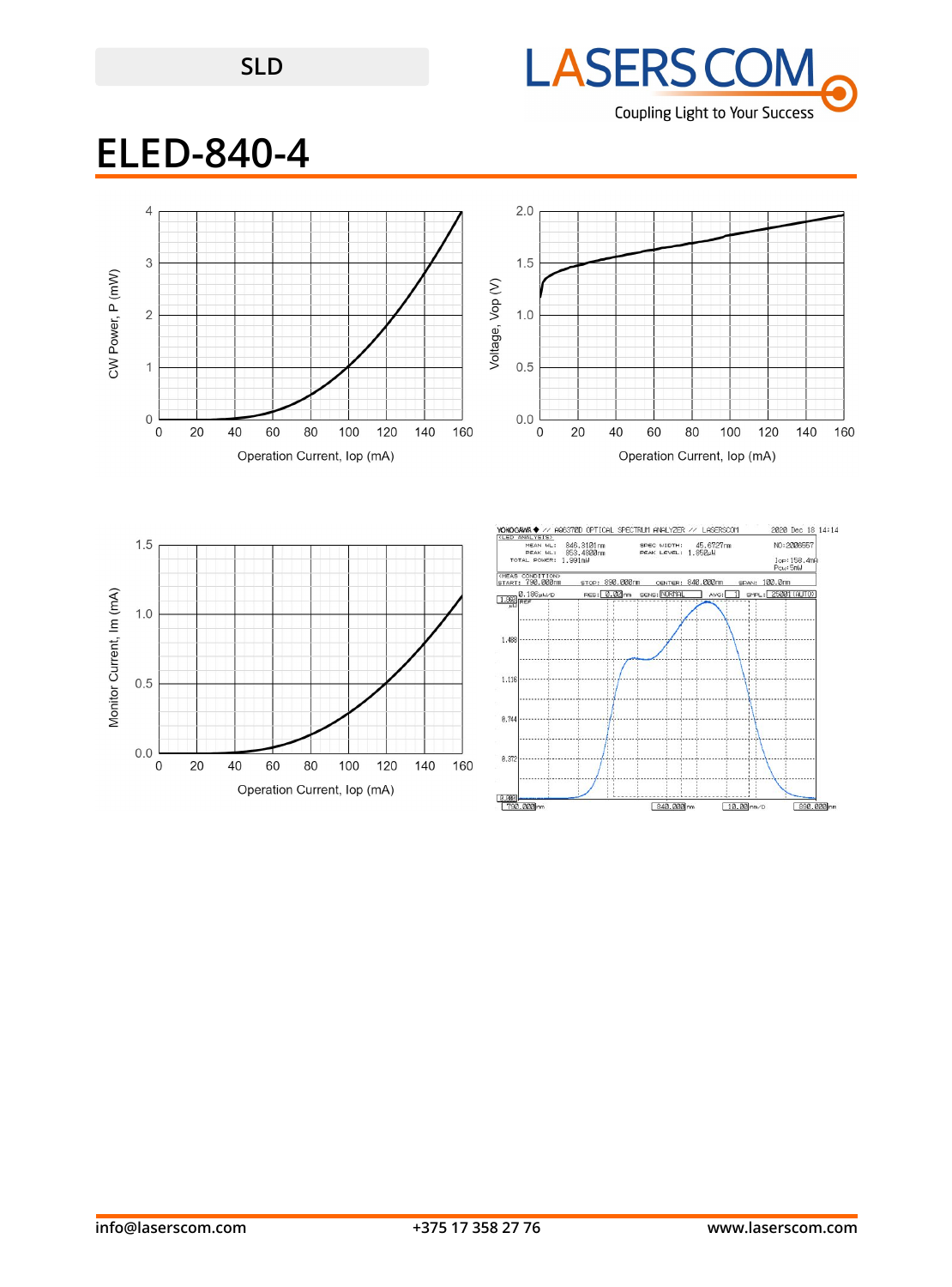